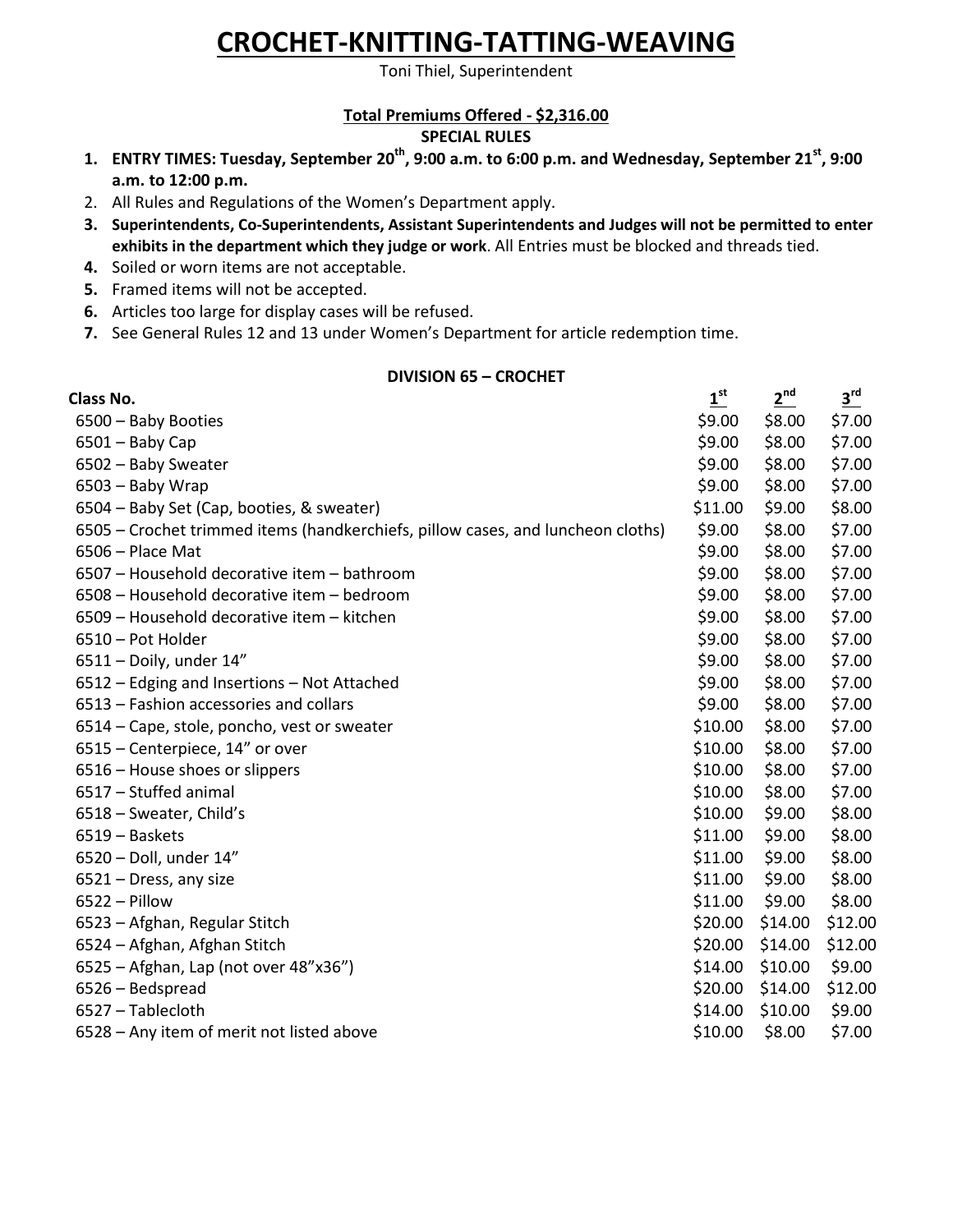### **Crochet, Knitting, Tatting, Weaving Cont'd**

**DIVISION 66 – KNITTING**

| <b>DIVISION 66 - KNITTING</b>            |                                      |                    |                    |
|------------------------------------------|--------------------------------------|--------------------|--------------------|
| <b>No Machine Knitting Permitted</b>     |                                      |                    |                    |
| Class No.                                | $1^{\text{st}}$                      | $2^{nd}$           | $\frac{3^{rd}}{2}$ |
| 6600 - Baby Booties                      | \$9.00                               | \$8.00             | \$7.00             |
| $6601 -$ Baby Cap                        | \$9.00                               | \$8.00             | \$7.00             |
| 6602 - Baby Set (cap, booties & sweater) | \$11.00                              | \$9.00             | \$8.00             |
| 6603 - Baby Blanket                      | \$9.00                               | \$8.00             | \$7.00             |
| 6604 - Baby Sweater                      | \$9.00                               | \$8.00             | \$7.00             |
| $6605$ – Child's Cap                     | \$9.00                               | \$8.00             | \$7.00             |
| 6606 - Child's Sweater or Coat           | \$9.00                               | \$8.00             | \$7.00             |
| $6607 -$ Scarf                           | \$9.00                               | \$8.00             | \$7.00             |
| 6608 - Poncho, Cape, Stole or Shawl      | \$10.00                              | \$8.00             | \$7.00             |
| 6609 - Slippers, House Shoes, or Socks   | \$9.00                               | \$8.00             | \$7.00             |
| $6610 - Vest$                            | \$9.00                               | \$8.00             | \$7.00             |
| 6611 - Dress, Child's                    | \$11.00                              | \$9.00             | \$8.00             |
| 6612 - Household Accessory               | \$11.00                              | \$9.00             | \$8.00             |
| 6613 - Sweater, Sleeveless or Shell      | \$10.00                              | \$9.00             | \$8.00             |
| 6614 - Sweater, Pullover, Cardigan-Adult | \$11.00                              | \$10.00            | \$9.00             |
| 6615 - Dress, Adult                      | \$10.00                              | \$8.00             | \$7.00             |
| $6616 -$ Afghan                          | \$20.00                              | \$14.00            | \$12.00            |
| 6617 - Coat, Adult                       | \$13.00                              | \$11.00            | \$10.00            |
| 6618 - Any item of merit not listed      | \$10.00                              | \$8.00             | \$7.00             |
| <b>DIVISION 67 - TATTING</b>             |                                      |                    |                    |
| <b>Class No.</b>                         | $\mathbf{\underline{1}^{\text{st}}}$ | 2 <sup>nd</sup>    | $\frac{3^{rd}}{ }$ |
| 6700 - Handkerchief                      | \$6.00                               | \$5.00             | \$4.00             |
|                                          | $+ - - -$                            | $A \cap \cap \cap$ | $-0.0$             |

| 6701 - Book Marker                                                       | \$7.00  | \$6.00 | \$5.00 |
|--------------------------------------------------------------------------|---------|--------|--------|
| 6702 - Christmas Decoration                                              | \$7.00  | \$6.00 | \$5.00 |
| 6703 – Unattached Specimen (not under 6")                                | \$7.00  | \$6.00 | \$5.00 |
| 6704 – Centerpiece, under 14"                                            | \$9.00  | \$7.00 | \$6.00 |
| 6705 – Household accessory (tablecloth, bedspread, pillow, afghan, etc.) | \$10.00 | \$8.00 | \$7.00 |
| 6706 - Any item of merit not listed                                      | \$8.00  | \$6.00 | \$5.00 |

| Class No.<br>$3^{\text{rd}}$ | st -    | ∽nd<br>$\overline{\phantom{a}}$ |  |
|------------------------------|---------|---------------------------------|--|
| 6800 - Any item of merit     | \$14.00 | \$12.00                         |  |
| <b>C10.00</b>                |         |                                 |  |

\$10.00